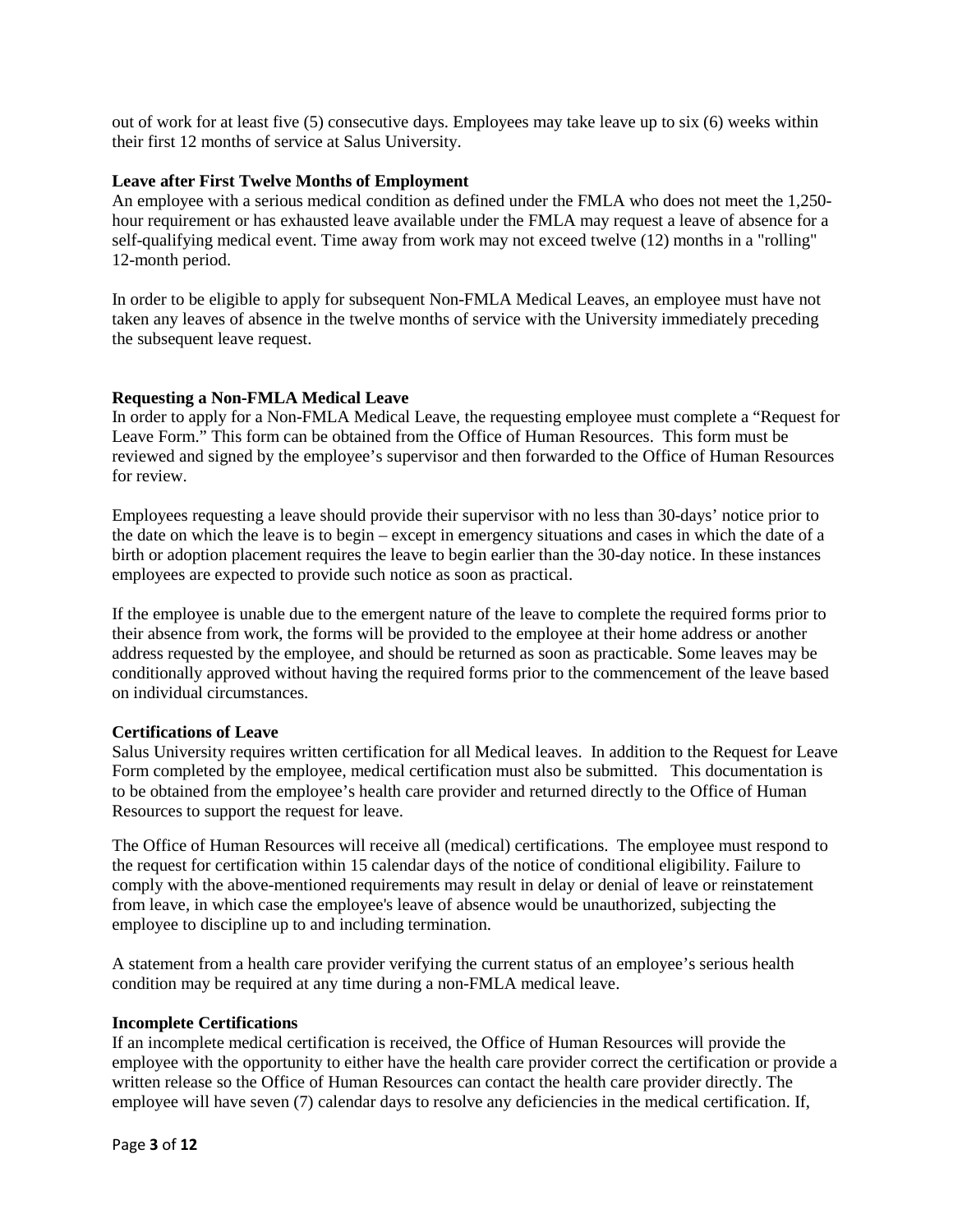after seven (7) calendar days the identified deficiencies have not been resolved, the request for leave will be denied.

### **Approval/Denial of Non-FMLA Medical Leave**

Once the Office of Human Resources receives a completed medical certification and the Request for Leave Form signed by the employee and their supervisor, the employee will be notified within five (5) business days whether or not the leave is approved or denied.

#### **Duration of Non-FMLA Medical Leave**

Non-FMLA Medical leave may be approved for a period of up to twelve months (with the 12 weeks of FMLA leave included in that year time frame, if applicable). Exception: Military Leave

#### **Job Protection**

Employees who take a non-FMLA Medical Leave do not have job restoration rights. Determination of reinstatement will depend upon length of the leave, academic or administrative efficiencies and other University needs.

#### **Reduced Schedule/Intermittent Leave**

Intermittent leave under Non-FMLA medical leave is not permitted unless such leave has been approved as a reasonable disability-related accommodation pursuant to the Americans with Disabilities Act, as amended.

| <b>Benefit</b>               | What occurs during a Non-FMLA Medical Leave                       |
|------------------------------|-------------------------------------------------------------------|
| Compensation                 | Employees must exhaust all available sick/personal time before    |
|                              | leave is unpaid.                                                  |
| Vacation, Sick &             | Do not accrue during an unpaid leave. Award is pro-rated upon     |
| <b>Personal Time</b>         | return to work for remainder of new award year.                   |
| <b>Benefits</b>              | As long as employee share of premiums are paid, the               |
|                              | University will continue to pay its share of the premiums.        |
| <b>University Retirement</b> | Will be made by the University during paid and unpaid leave       |
| Contribution                 |                                                                   |
| <b>Employee Retirement</b>   | May continue to be made as long as the employee is in paid status |
| Contribution                 | during the leave                                                  |
| <b>Tuition Remission</b>     | Will continue during leave if approved prior to the commencement  |
|                              | of the leave.                                                     |
| Life Insurance               | Will continue during paid and unpaid approved leave. Voluntary    |
| & AD&D                       | Life Insurance will continue as long as employee share of         |
|                              | premiums are paid by the employee.                                |
| Long Term Disability         | Employees on approved leave longer than 90 days may apply for     |
|                              | this benefit directly with the insurer.                           |

## **Benefits during Non-FMLA Medical Leave**

## **Return to Work from Non-FMLA Medical Leave**

Prior to returning from leave for a personal medical condition, the employee must obtain a release from his or her healthcare provider that confirms the employee is fit to return to work to perform regular duties. The release to return to work notice must be submitted to the employee's supervisor at least two (2) days in advance of the expected date of return reflected on the Request for Leave form. After the supervisor has reviewed the form, it should be forwarded to the Office of Human Resources where it will be retained.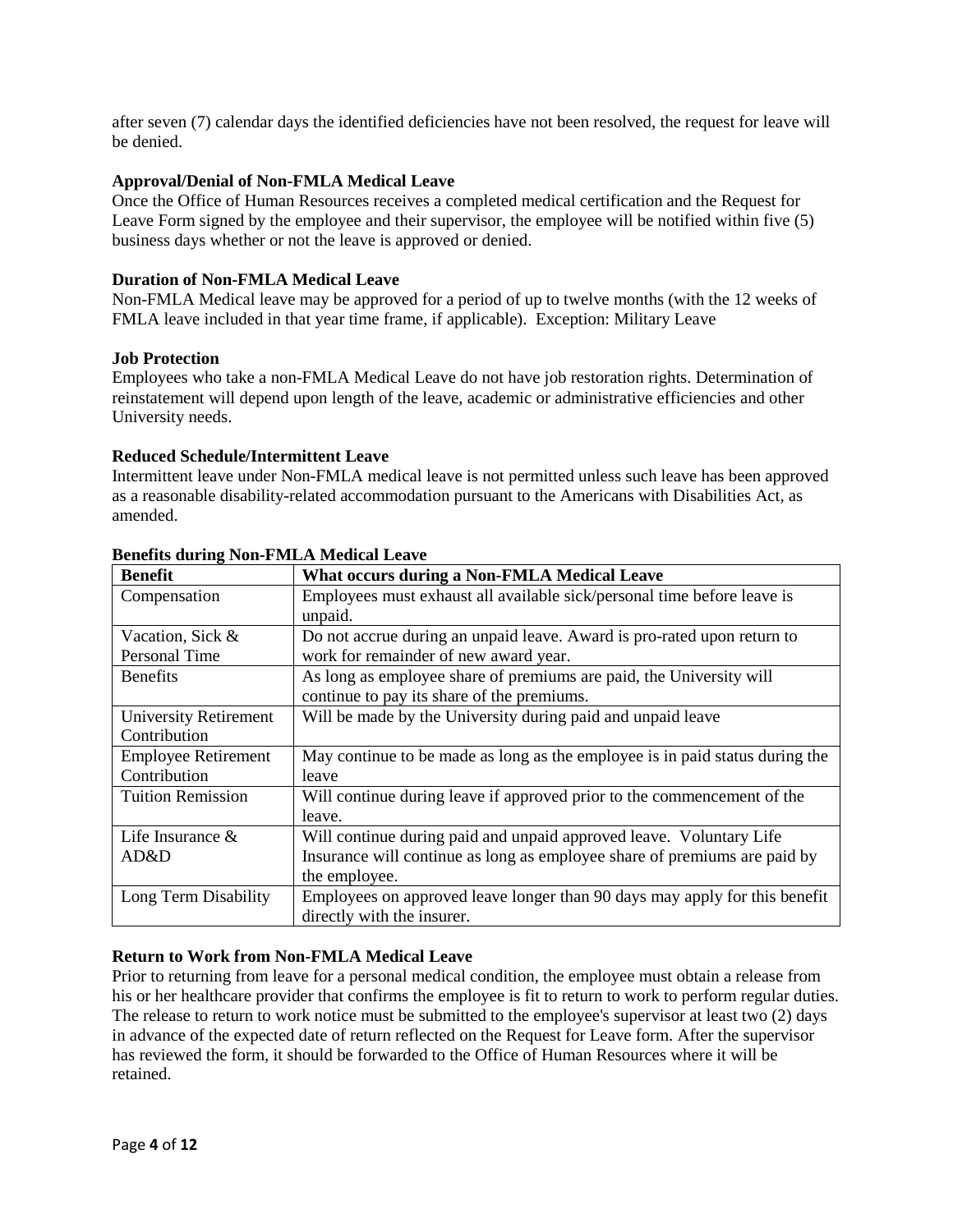If the employee is released to return to work with restrictions or requested accommodations the return to work note must detail the requested restrictions. The employee's department/ program, in consultation with the Office of Human Resources, will determine whether the restriction can be reasonably accommodated.

Employees who fail to provide a Fitness for Duty note are not permitted to return to work.

If the employee is not medically released to return to work at the end of his or her approved leave and the employee has exhausted the maximum leave time or the employee not been granted any additional leave, employment terminates as "unable to return from leave" effective the last day of the approved leave.

Employees who exceed their approved leave time without obtaining approval of extension may be subject to termination of employment. In addition, any benefit-eligible employee who does not return from leave is responsible for reimbursing the University for all medical benefit premiums paid on his or her behalf during the leave.

# **SABBATICAL LEAVE**

#### **Eligibility**

Sabbatical leaves are available to full-time, tenured faculty members for the express purpose of academic and/or professional improvement, which enriches Salus University's academic and research programs. The granting of sabbatical leaves is contingent on the availability of University resources.

See Faculty Policies and Procedures for more information.

# **MILITARY LEAVE (USERRA)**

#### **Eligibility**

Employees who are members of the United States Uniformed Services are entitled to special workplace protections under federal law. The Uniformed Services Employment and Reemployment Rights Act of 1994 (USERRA) seeks to ensure that those who serve their country can retain their civilian employment and benefits, and can seek employment free from discrimination because of their service. USERRA provides protections to members of the Uniformed Services who must leave their civilian employment for a period of time due to activation of military service. USERRA distinguishes military leave from other types of personal leave and thus military leave is governed under federal standards rather than employer based policies.

Uniformed service includes active duty, active duty for training, inactive duty training (such as drills), initial active duty training, and funeral honors duty (performed by the National Guard and reserve members), as well as the period for which an employee is absent from Salus University employment for the purpose of an examination to determine fitness to perform any such duty.

#### **Request for Leave/Notification of Leave**

In order to apply for a Military Leave, the requesting employee must complete a "Request for Leave Form." This form must be reviewed and signed by the employee's supervisor and then forwarded to the Office of Human Resources. The employee requesting the leave must attach written documentation of the reason for the leave to the Request for Leave Form.

Documentation from the Department of Defense must be attached to the Request for Leave Form.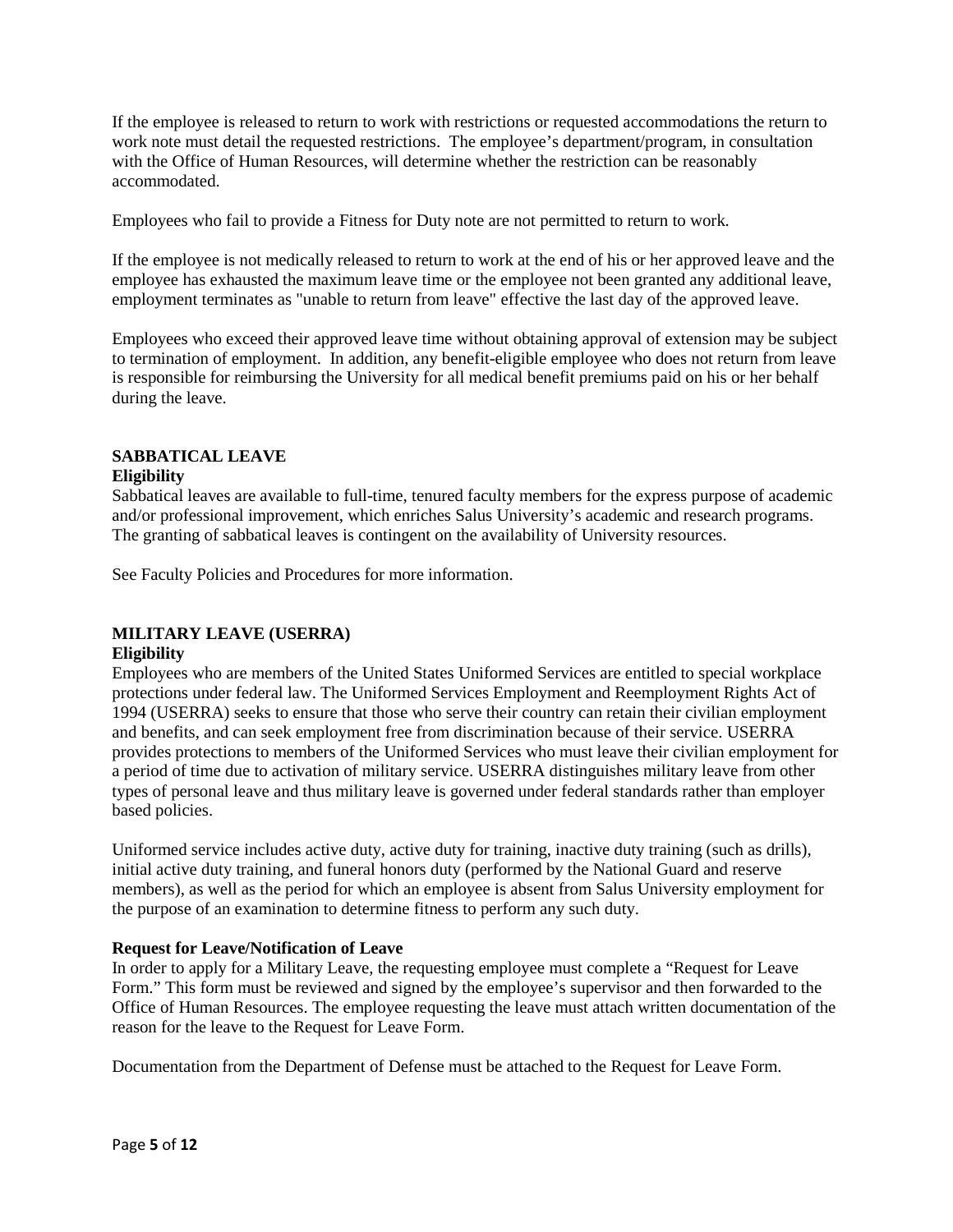Employees requesting military leave must provide reasonable advance notice (ordinarily at least 30 days) to their supervisor, unless the giving of such notice is precluded by military necessity or is otherwise impossible or unreasonable. Once the supervisor has reviewed the documentation provided by the employee, the supervisor is to forward the documentation to the Office of Human Resources for formal approval/denial.

## **Duration**

## **Annual 30-Day Military Leave Benefit**

Full Time employees who are a member of the Reserves (National Guard, State Defense Force, or any other military reserve), can take up to 30 working days of leave per year to cover absences related to active or inactive duty. Eligible employees may use 15 calendar days per year for applicable Military service. Military leave will be prorated for regular part-time employees based upon on the number of hours in the employee's regularly scheduled pay period. This leave is not granted for absences that are less than three days.

Military leave should be credited to a full-time employee on the basis of a 7-hour workday. The minimum charge to leave is one hour. An employee may be charged military leave only for the hours that the employee would otherwise have worked and received pay.

An employee who receives notification to report for a pre-induction military physical may be granted up to two days off. Such time may be charged to sick leave, vacation or personal time off.

## **5-Year Maximum Accumulation**

If an employee is a member of the reserve component of the U.S. armed forces and is called to active duty from a reserve status, he/she is eligible for a maximum of five years of military leave during which, the employee is eligible for re-employment.

## **Job Protection**

Provided an employee returning from Military leave, reapplied for employment within certain deadlines specified in the USERRA, and has taken less than five years total of military leave the returning employee shall be reemployed in a position that the employee would have attained if employment had not been interrupted by military service or a position of like seniority, status and pay, the duties of which the employee is qualified to perform. Note: If the University's circumstances have so changed that reemployment is impossible or unreasonable (for example, if the employee's job was legally eliminated in a reduction in force process) re-employment may not be possible. See Return to Work section in this policy.

| <b>Benefit</b>        | What occurs during a Military Leave                                      |
|-----------------------|--------------------------------------------------------------------------|
| Compensation          | The University will pay the first 30 days of military leave. Employees   |
|                       | have the option of using available paid time off. Employees are eligible |
|                       | (retroactively) for any pay increases that would have normally been      |
|                       | earned had the employee had not been interrupted by military service.    |
| Vacation, Sick &      | Will accrue during paid leave. Award is pro-rated upon return to         |
| <b>Personal Time</b>  | work for remainder of new award year.                                    |
| <b>Benefits</b>       | As long as employee share of premiums are paid, the University will      |
|                       | continue to pay its share of the premiums for a period of twelve (12)    |
|                       | months. COBRA election available after the 12 months.                    |
| University Retirement | Upon return to active duty, contributions will be made by the            |
| Contribution          | University for entire leave period.                                      |

## **Benefits during Military Leave**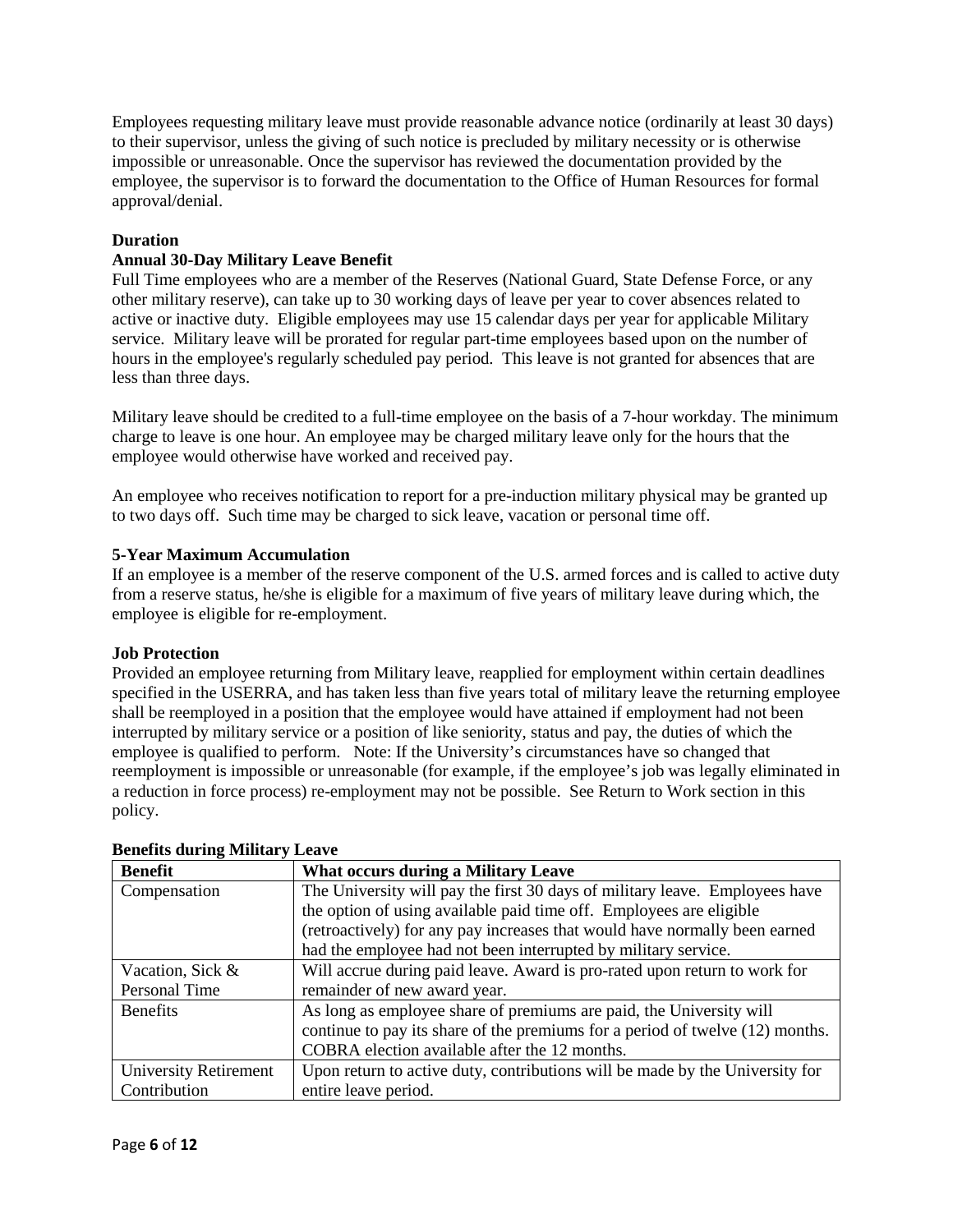| Contribution                | Employee Retirement   May continue to be made as long as the employee is in paid status<br>during the leave. Returning employees permitted to make up missed |
|-----------------------------|--------------------------------------------------------------------------------------------------------------------------------------------------------------|
|                             | deferrals per IRS code.                                                                                                                                      |
| <b>Tuition Remission</b>    | Will continue during leave if approved prior to the commencement                                                                                             |
|                             | of the leave.                                                                                                                                                |
| Life Insurance              | Will continue during paid and unpaid approved leave. Voluntary                                                                                               |
|                             | Life Insurance will continue as long as employee share of                                                                                                    |
|                             | premiums are paid by the employee.                                                                                                                           |
| AD&D                        | Benefits suspended during military leave. Reinstated upon return to work                                                                                     |
| <b>Long Term Disability</b> | N/A during Military leave.                                                                                                                                   |

## **Return to Work**

Employees returning from military service of 30 days or fewer must report for reemployment by the beginning of the first full regularly scheduled work period on the first full calendar day following the completion of the period of service, provided that such reporting time is at least eight hours after the completion of the service period. If reporting within this time period is impossible or unreasonable through no fault of the employee, he or she must report as soon as possible upon expiration of the eight-hour period.

Employees returning from military service of 31 to 180 days must submit an application for reemployment (written or verbal) no later than 14 days after completing service. If it is impossible or unreasonable to apply within that time period through no fault of the employee, he or she must submit an application by the next full calendar day after it becomes possible to do so.

Employees returning from military service of 181 days or more must submit an application for reemployment no later than 90 days after completing service. An employee's failure to report to work or to apply for reemployment within these time limits does not automatically forfeit the employee's reemployment rights, but does subject the employee to applicable policies and practices governing absence from scheduled work.

Each of the above deadlines may also be extended if the employee is recovering from a service-related illness or injury

# **DOMESTIC VIOLENCE or SEXUAL ASSUALT LEAVE (DSV)**

In accordance with the provisions of City of Philadelphia Ordinance Bill Number 080468-A, as amended by Bill Number 090660-A ("Ordinance"), Chapter 9-4100 of The Philadelphia Code, and includes the application, certification and approval processes, Philadelphia Victim of Domestic Violence or Sexual Assault (DSV) leave is for an employee who is a victim of domestic violence, dating violence, sexual assault, or stalking, or for someone who has a family or household member who is a victim of domestic or sexual violence.

Under this law, employees can take a leave of absence from work so that the employee, or someone in their family or household, can get medical attention, legal assistance, social services or other help in dealing with domestic or sexual violence.

Family or household member means:

- 1. Spouse or persons who have been spouses
- 2. Persons living as spouses or who lived as spouses
- 3. Parents and children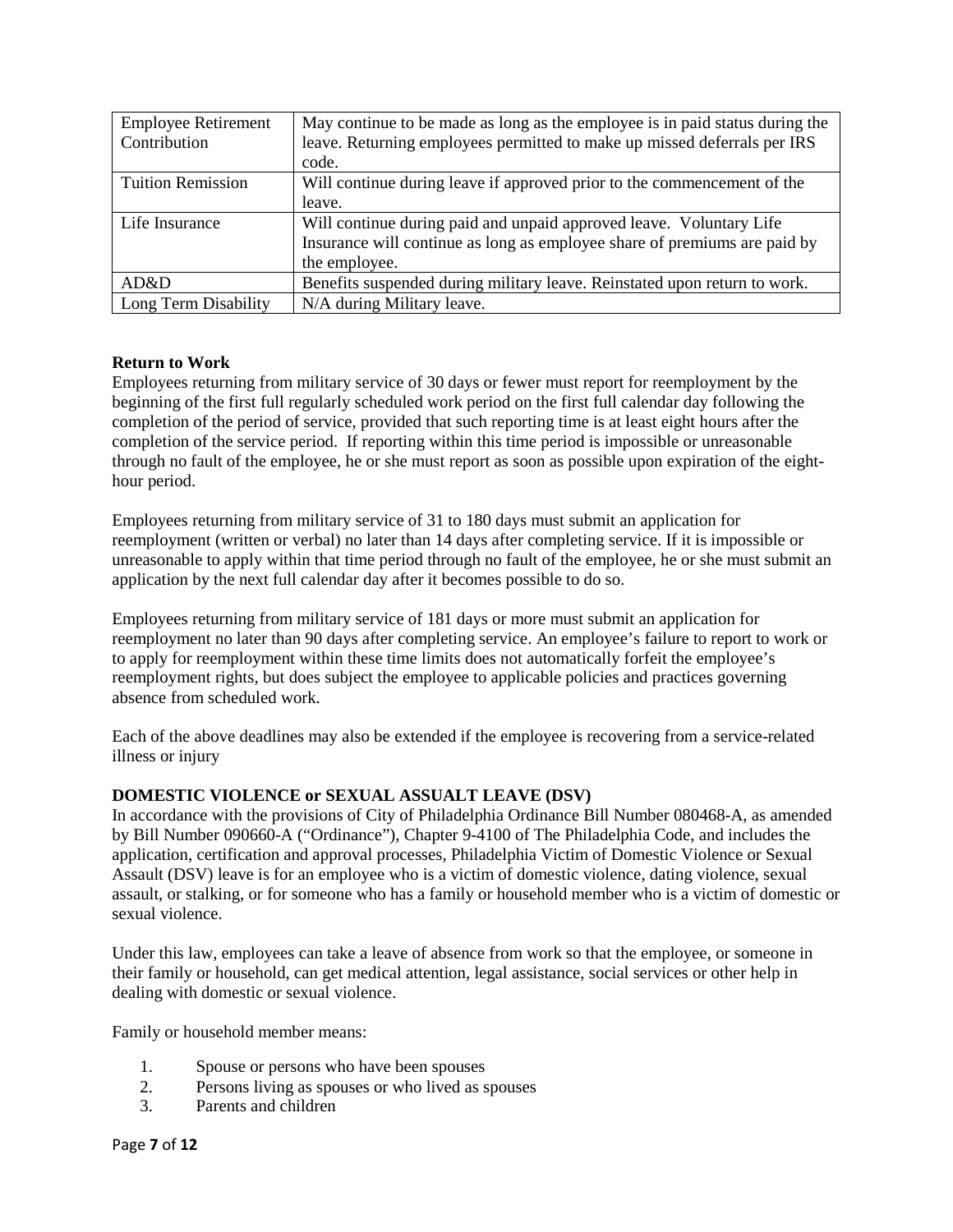- 4. Other persons related by consanguinity or affinity, including persons who share biological parenthood
- 5. Current or former sexual or intimate partners and life partners, as that term is defined in the Philadelphia Code

## **Eligibility**

The University will grant DSV leave to an eligible employee who is a victim of domestic or sexual violence, or who has a family or household member who has been a victim, in order that the employee might obtain or that the employee might assist the victim in obtaining:

- Medical attention needed to recover from physical or psychological injury or disability caused by domestic or sexual violence or stalking;
- Services from a victim services organization;
- Psychological or other counseling;
- Relocation or safety planning to increase the safety of the victim or ensure economic security due to domestic or sexual violence or stalking; or
- Legal services or remedies, including preparing for or participating in any civil or criminal legal proceeding related to or resulting from domestic or sexual violence or stalking.

An eligible employee is defined as one who has worked more than 6 months in the 12-month period immediately preceding the request for leave.

#### **Request for Leave**

In order to apply for DSV Leave, the requesting employee must complete a "Request for Leave Form." This form must be reviewed and signed by the employee's supervisor and then forwarded to the Office of Human Resources. The employee requesting the leave must attach documentation as stated below.

The employee shall provide the employer with at least 48 hours advance notice of DSV leave, unless providing such notice is impracticable. Any employee with an unscheduled absence due to one of the qualified leave reasons listed above must provide certification, as defined below, to the Office of Human Resources within forty-five (45) calendar days.

Failure to provide the required certification within forty-five (45) calendar days may result in the delay or denial of DSV leave.

An employee requiring DSV leave must provide certification within forty-five (45) calendar days that the employee or a family or household member is a victim of domestic or sexual violence and that the leave is required for one of the purposes listed above.

Certification must consist of a sworn statement by the employee, plus at least one of the following documents: (1) documentation from an employee, agent, or volunteer of a victim services organization, an attorney, a clergy member, or medical or other professional from whom the victim has sought assistance; (2) a police or court record; or (3) other corroborating evidence.

The University will keep the information provided confidential.

## **Duration**

Eligible employees may be entitled to up to eight (8) weeks of DSV leave during any 12-month period

(measured backward from the date an employee uses the leave). However, this leave is not in addition to the twelve (12) weeks of available Family and Medical Leave Act (FMLA) leave in any 12-month period. Thus, any employee who already has used more than four (4) weeks of FMLA leave in the preceding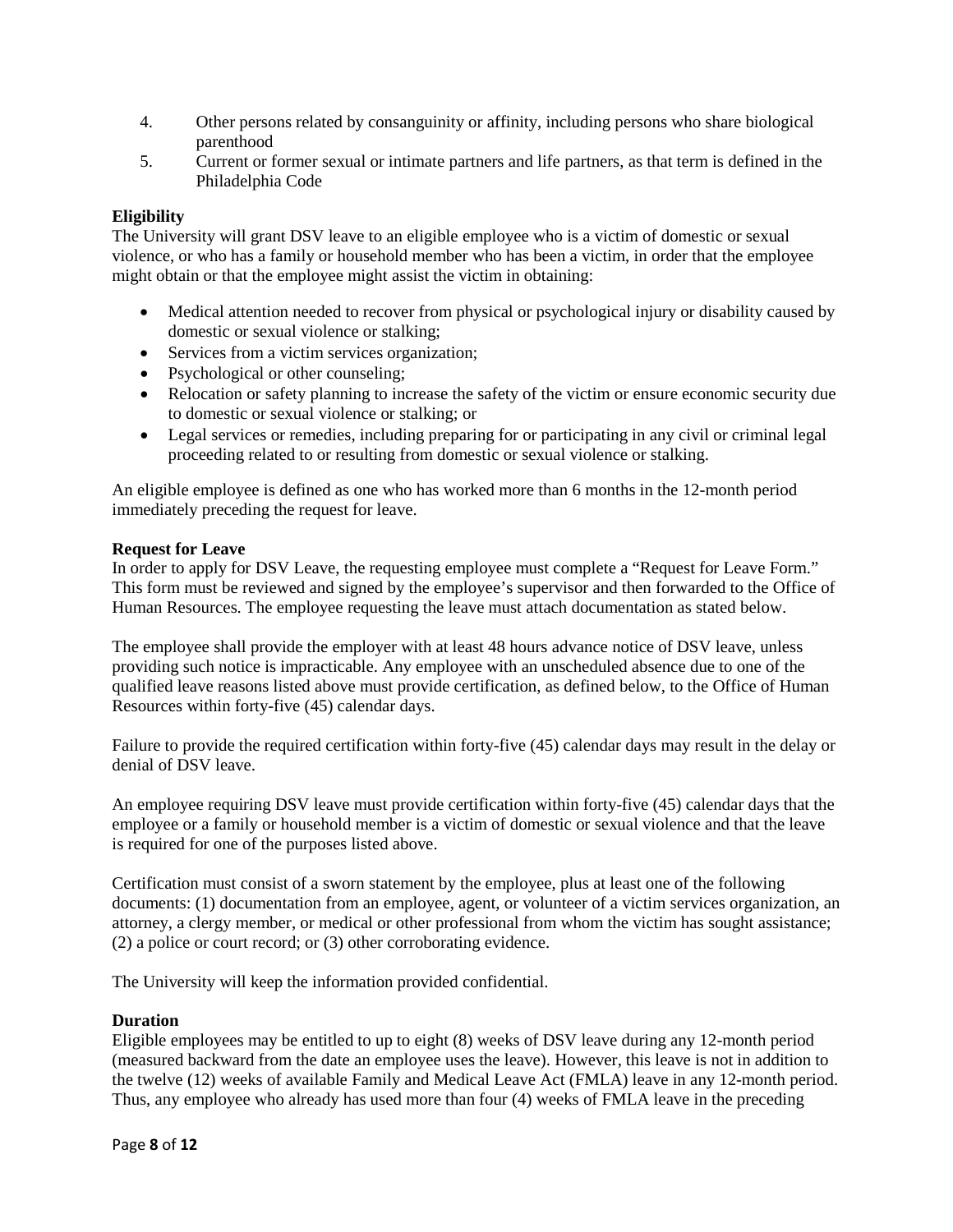twelve (12) months shall have his or her available DSV leave reduced by the amount of time used for FMLA leave in excess of four (4) weeks.

For employees taking DSV leave due to their own serious health condition, Family and Medical Leave Act (FMLA) leave will run concurrently.

Employees may take DSV leave consecutively, intermittently, or on a reduced leave schedule.

Employees who take DSV on a continuous leave basis will be required to provide the Office of Human Resources with periodic reports every 30 days of leave status and intent to return to work.

## **Job Protection**

Employees returning from DSV leave will be reinstated to the same or equivalent position, with equivalent pay, benefits, and other terms and conditions of employment.

Failure to return to work may result in discipline or termination of employment.

| <b>Benefit</b>               | What occurs during a DSV Leave                                            |
|------------------------------|---------------------------------------------------------------------------|
| Compensation                 | Employees requiring DSV leave for their own serious health condition      |
|                              | may elect to use available paid time off. Employees using DSV leave       |
|                              | to care for a family or household member may use up to five (5) days      |
|                              | of sick leave, if eligible, and any amount of available paid time off, if |
|                              | eligible. DSV leave otherwise is unpaid.                                  |
| Vacation, Sick &             | Will accrue during paid leave. Accruals not affected by intermittent      |
| <b>Personal Time</b>         | leave. Award is pro-rated upon return to work for remainder of new        |
| <b>Benefits</b>              | Aw and year employee share of premiums are paid, the                      |
|                              | University will continue to pay its share of the premiums.                |
| <b>University Retirement</b> | Will be made by the University during paid and unpaid leave.              |
| Contribution                 |                                                                           |
| <b>Employee Retirement</b>   | May continue to be made as long as the employee is in paid status         |
| Contribution                 | during the leave                                                          |
| <b>Tuition Remission</b>     | Will continue during leave if approved prior to the commencement          |
|                              | of the leave.                                                             |
| Life Insurance               | Will continue during paid and unpaid approved leave. Voluntary            |
| & AD&D                       | Life Insurance will continue as long as employee share of                 |
|                              | premiums are paid by the employee.                                        |
| Long Term Disability         | Will continue to be available to employee during approved DSV leave.      |

## **Benefits during a DSV Leave**

## **Return to Work**

Employees are expected to be able to return to work by the end of their approved leave. Any employee who is unable to return to work at the end of the leave must notify the Office of Human Resources and his or her immediate supervisor as soon as possible.

An employee returning from DSV will be reinstated to the same or equivalent position, with equivalent pay, benefits, and other terms and conditions of employment.

Failure to return to work following the completion of the leave will be considered voluntary resignation from employment. In addition, any benefit-eligible employee who does not return from leave is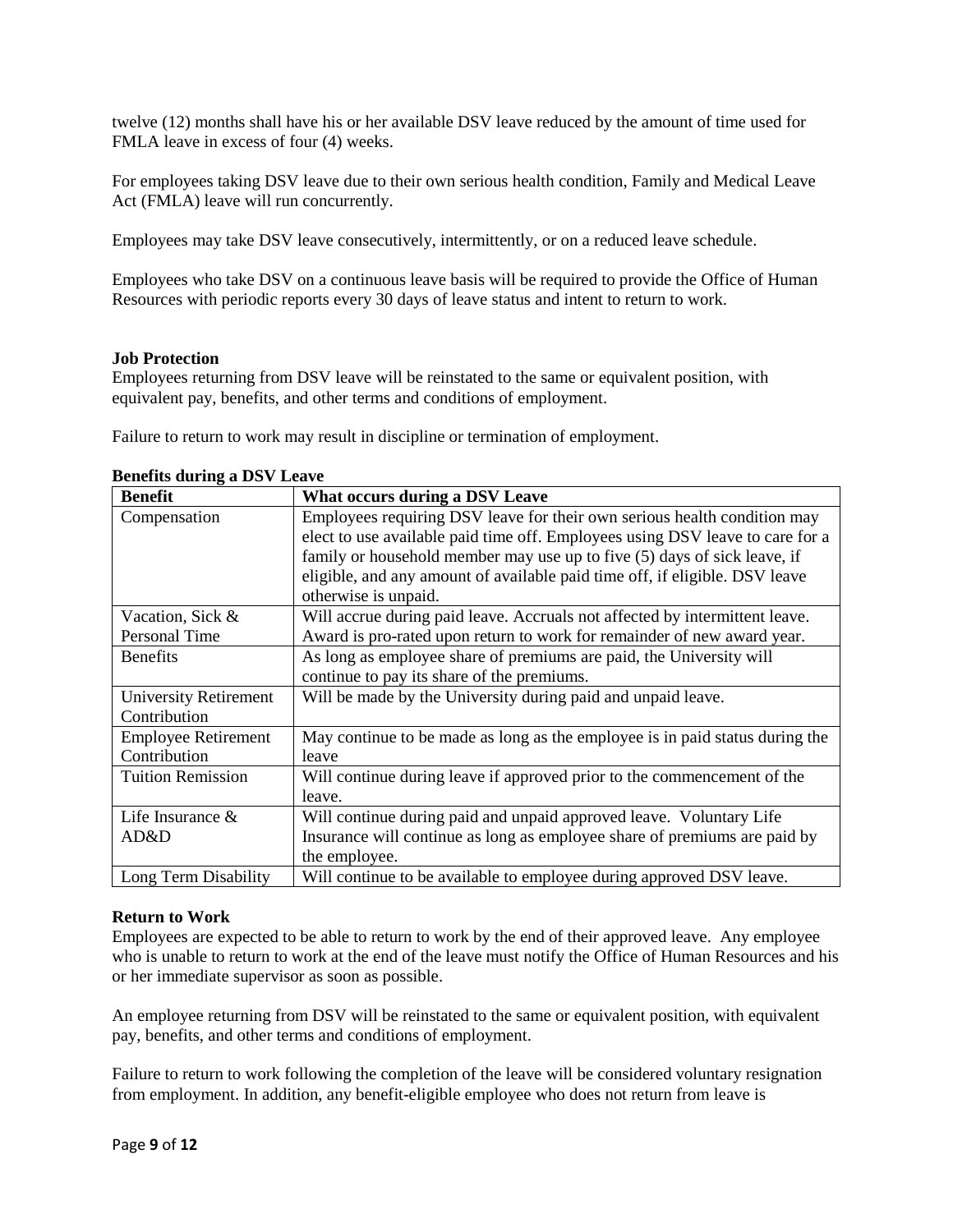responsible for reimbursing the University for all medical benefit premiums paid on his or her behalf during the leave.

All persons to whom this policy applies who returns from DSV leave that was taken as a result of his or her own Serious Health Condition must provide Human Resources with a certification from a health care provider documenting his or her fitness to return to work prior to being permitted to return to work.

If the employee is released to return to work with restrictions or requested accommodations the return to work note must detail the requested restrictions. The employee's department/ program, in consultation with the Office of Human Resources, will determine whether the restriction can be reasonably accommodated.

Employees who fail to provide a Fitness for Duty note are not permitted to return to work.

If the employee is not medically released to return to work at the end of his or her approved leave and the employee has exhausted the maximum leave time or the employee not been granted any additional leave, employment terminates as "unable to return from leave" effective the last day of the approved leave.

Employees who exceed their approved leave time without obtaining approval of extension may be subject to termination of employment.

#### **PERSONAL LEAVE OF ABSENCE**

Occasionally, employees have unique opportunities for personal and professional development which conflict with their availability to perform their jobs for a period of time. The University recognizes the related value of personal growth for legitimate purposes such as: education, travel, journalism, civic responsibilities, retreat, and other career planning situations or familyrelated situations. Personal leaves of absence may also be taken to care for an ill family member of an employee or other reasons.

#### **Eligibility**

An employee who has completed at least one (1) year of service and who is in good standing (has not received a Performance Improvement Plan or Progressive Discipline Action within the six (6) months preceding the leave request) may request a personal leave of absence for reasons not covered by the other leaves noted in this policy.

#### **Request for Leave**

In order to apply for Personal Leave, the requesting employee must complete a "Request for Leave Form." This form must be reviewed and signed by the employee's supervisor and then forwarded to the Office of Human Resources for review. The employee requesting the leave must attach written documentation explaining the reason for the leave to the Request for Leave Form.

#### **Approval/Denial**

Approval for Personal Leave is at the discretion of the employee's department/program and the Office of Human Resources. Personal leaves are not granted for engaging in employment outside of Salus, pursuing an independent business venture or as additional leave extending the maximum amount of time for any other approved leave.

#### **Duration**

The University may provide unpaid personal leaves of absence for up to to one year (with the 12 weeks of FMLA leave included in that year time frame, if applicable) for faculty and administrative/professional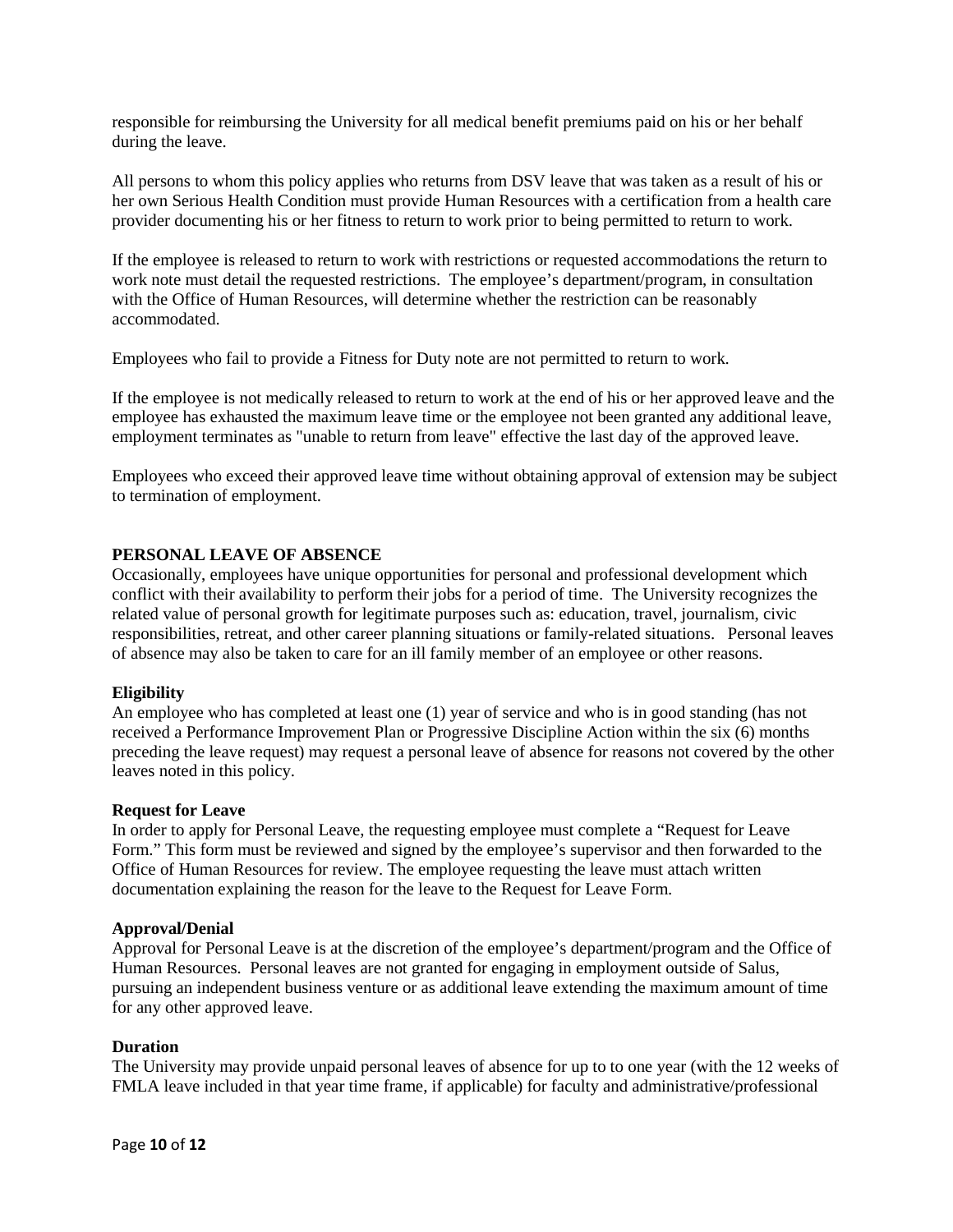staff. Employees who are members of a bargaining unit should refer to their current collective bargaining agreement for information on Personal Leaves, if applicable. The University reserves the right to approve or deny Personal leaves.

The University may provide an extension of such leaves on rare occasions.

### **Job Protection**

Employees who take a Personal Leave do not have job restoration rights. Determination of reinstatement will depend upon length of the leave, academic or administrative efficiencies and other University needs.

#### **Intermittent Leave**

Intermittent leave is not available for Personal Leaves.

| <b>Benefit</b>               | <b>What occurs during a Personal Leave</b>                                |
|------------------------------|---------------------------------------------------------------------------|
| Compensation                 | Employees on Personal leave must exhaust all available paid               |
|                              | time off (except sick time) before leave goes into unpaid                 |
| Vacation, Sick &             | Waltured accrue during unpaid leave. Award is pro-rated upon return       |
| <b>Personal Time</b>         | to work for remainder of new award year.                                  |
| <b>Benefits</b>              | The University will continue its share of monthly premiums for the        |
|                              | first 6 weeks of leave. Benefits will remain available to an              |
|                              | employee beyond 6 weeks provided that employee pays the full              |
|                              | cost of the entire monthly premiums.                                      |
| <b>University Retirement</b> | Will be made by the University during paid and unpaid leave.              |
| Contribution                 |                                                                           |
| <b>Employee Retirement</b>   | May continue to be made as long as the employee is in paid status         |
| Contribution                 | during the leave                                                          |
| <b>Tuition Remission</b>     | Will continue during leave if approved prior to the commencement          |
|                              | of the leave.                                                             |
| Life Insurance               | Will continue during paid and unpaid approved leave. Voluntary            |
| & AD&D                       | Life Insurance will continue as long as employee share of                 |
|                              | premiums are paid by the employee.                                        |
| Long Term Disability         | Will continue to be available to employee during approved personal leave. |

#### **Benefits during Personal Leave**

## **Return to Work**

An employee who has been granted a personal leave of absence shall give his or her supervisor reasonable notification of his/her intent to return to work (at least 2 weeks prior to the return date).

Upon receiving notification of the employee's availability, the supervisor or department head will attempt to have the employee resume his/her previous position, if the leave was 6 weeks or less in duration.

If the previous position is no longer available, the employee may be considered for other open positions which he/she may be qualified. If such an opening does not occur within a 60-day period, any obligation to reinstate the employee is discontinued and the employee's leave status is changed to a voluntary termination. Future reemployment would be as a rehire with only legally required reinstatement of applicable benefits.

Failure to return to work following the completion of a personal leave on the agreed-upon date will be considered voluntary resignation from employment. In addition, any benefit-eligible employee who does